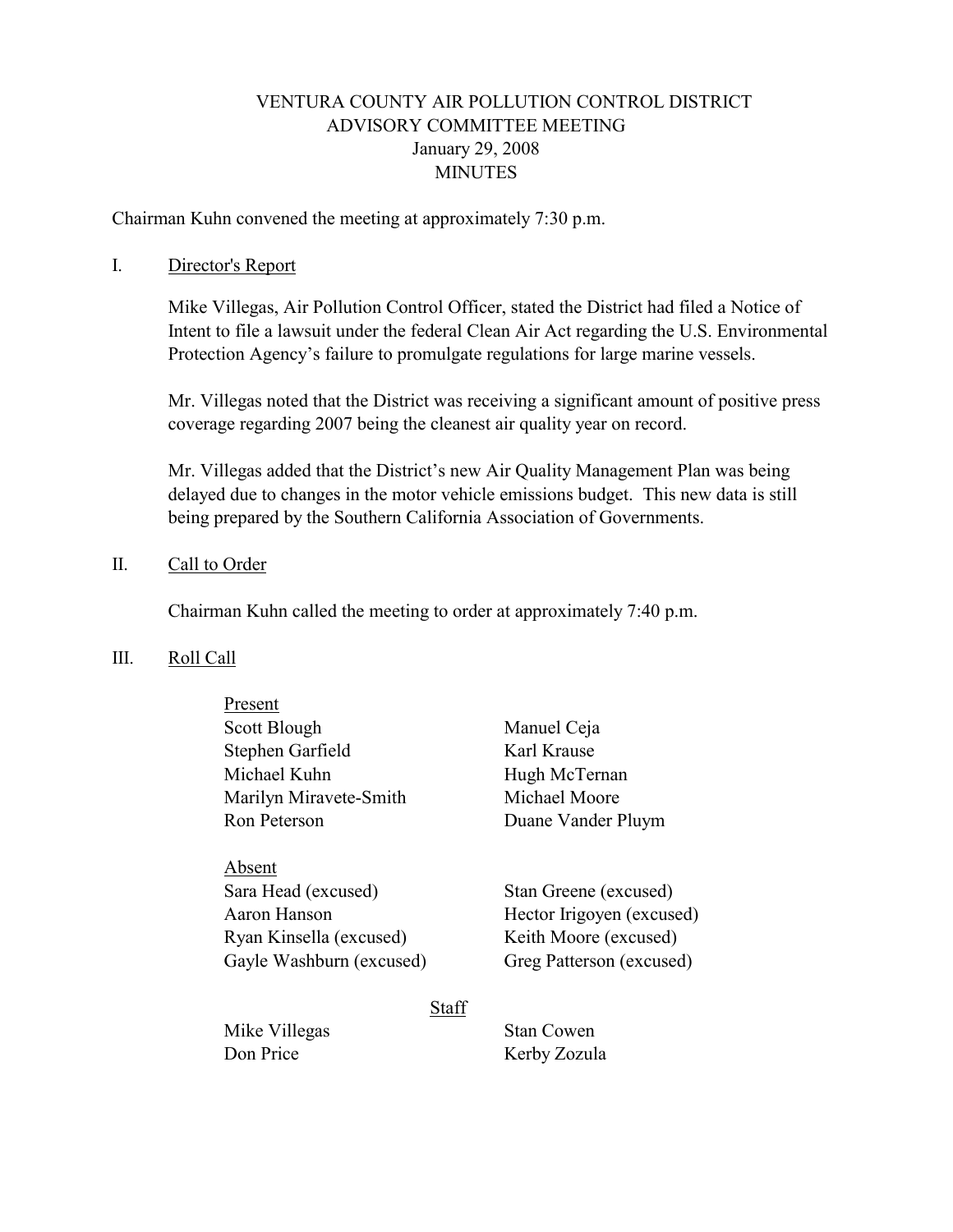|              | Public |
|--------------|--------|
| Hal McDomach | Self   |
| Steve Kane   | Self   |

# IV. Minutes

The minutes of the November 27, 2007, meeting were approved as drafted.

V. Committee Comment

There was no Committee comment.

VI. Election of Officers

Chair Kuhn requested nominations for the Chair position. It was moved (Moore) and seconded (Blough) to nominate Michael Kuhn to serve as Chair for 2008. The election of Committee member Kuhn was approved unanimously.

Chair Kuhn requested nominations for the Vice-Chair Position. It was moved (Moore) and seconded (McTernan) to nominate Committee member Vander-Pluym to serve as Vice-Chair for 2008. It was moved (Ceja) and seconded (Miravete-Smith) to nominate Committee member Head to serve as Vice-Chair for 2008. The election of Committee member Vander Pluym was approved on a vote of 8 to 2. The election of Committee member Head failed on a vote of 2 to 8.

# VII. Public Comment

There was no public comment.

# VIII. Old Business

A. Proposed New Rule 55, Fugitive Dust

Stan Cowen, of District Staff, gave an overview of proposed new Rule 55, Fugitive Dust. The rule is needed to satisfy the mandate of SB 656, which requires the District to adopt regulations to reduce emissions of particulate matter.

Mr. Cowen described how the rule had been revised to address the Committee's concerns, which were raised at the November 27, 2007, meeting. The conditional exemptions from the "no visible dust at the property line" requirement and the requirement were removed. These provisions were replaced with a requirement for no visible dust past the midpoint of an adjacent roadway or beyond 50 feet of the property line.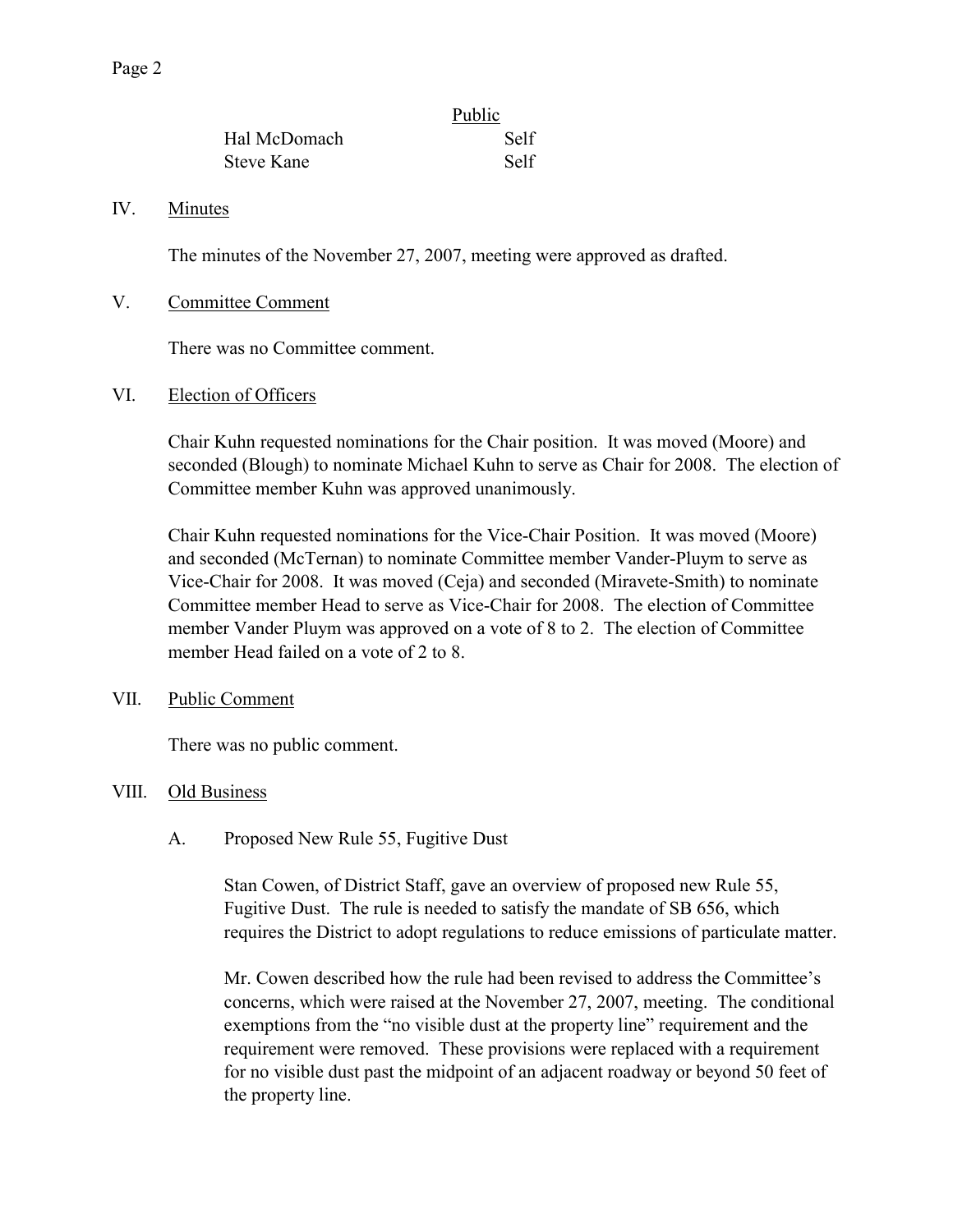Committee member Moore wanted to be clear that the 50 foot distance does not create an exemption from nuisance requirements. Staff noted that District Rule 51, Nuisance would still apply.

Mr. Cowen discussed the concerns raised in a letter from Mr. Scott Cohen of West Coast Environmental (dated December 28, 2007). One of the main concerns was making a facility operator responsible for load covering and six inch freeboard heights. Mr. Cowen noted that District Rule 70, Storage and Transfer of Gasoline (Section D.2) has similar requirements. Further, the facility operator would be loading the trucks and would control the load height.

Committee member Moore asked if a six inch freeboard requirement would have a significant effect on dust emissions during transportation. Committee member Krause stated he expected that material without a six inch freeboard height would be subject to much more turbulence during transport than material with a six inch freeboard.

Committee member Garfield asked if Rule 55 would be enforced in the same manner at a public site as a private site. Mike Villegas stated that enforcement would be the same at both public and private facilities. The District Attorney's Office has advised the District that this should be the District's policy.

It was moved (Garfield), and seconded (Krause), to recommend adoption of New Rule 55 to the Air Pollution Control Board. The motion was approved unanimously.

# IX. New Business

A. Proposed Amendments to Rule 74.29, Soil Decontamination Operations

Don Price, of District staff, gave an overview of additional changes to Rule 74.29 made to address issues raised by the Committee. The changes are as follows:

- Subsection B.8 has been revised to allow onsite treatment of contaminated soil that has not been removed within 30 days.
- The definition of "excavation activity" has been clarified.
- The definition of "terminating activity" has been clarified via changes to Subsection C.2.a and a definition of "active."
- A definition of jet fuel has been added.
- The rule has not been changed to expand the applicability to soil containing any ROC. Mr. Price explained that over 92 percent of contaminated soil sites are handled by the leaking underground fuel tank program (mostly gasoline). While the standards in Rule 74.29 are appropriate for gasoline, diesel, or jet fuel, they may not be appropriate for more toxic compounds. Kerby Zozula, of District staff, stated the District